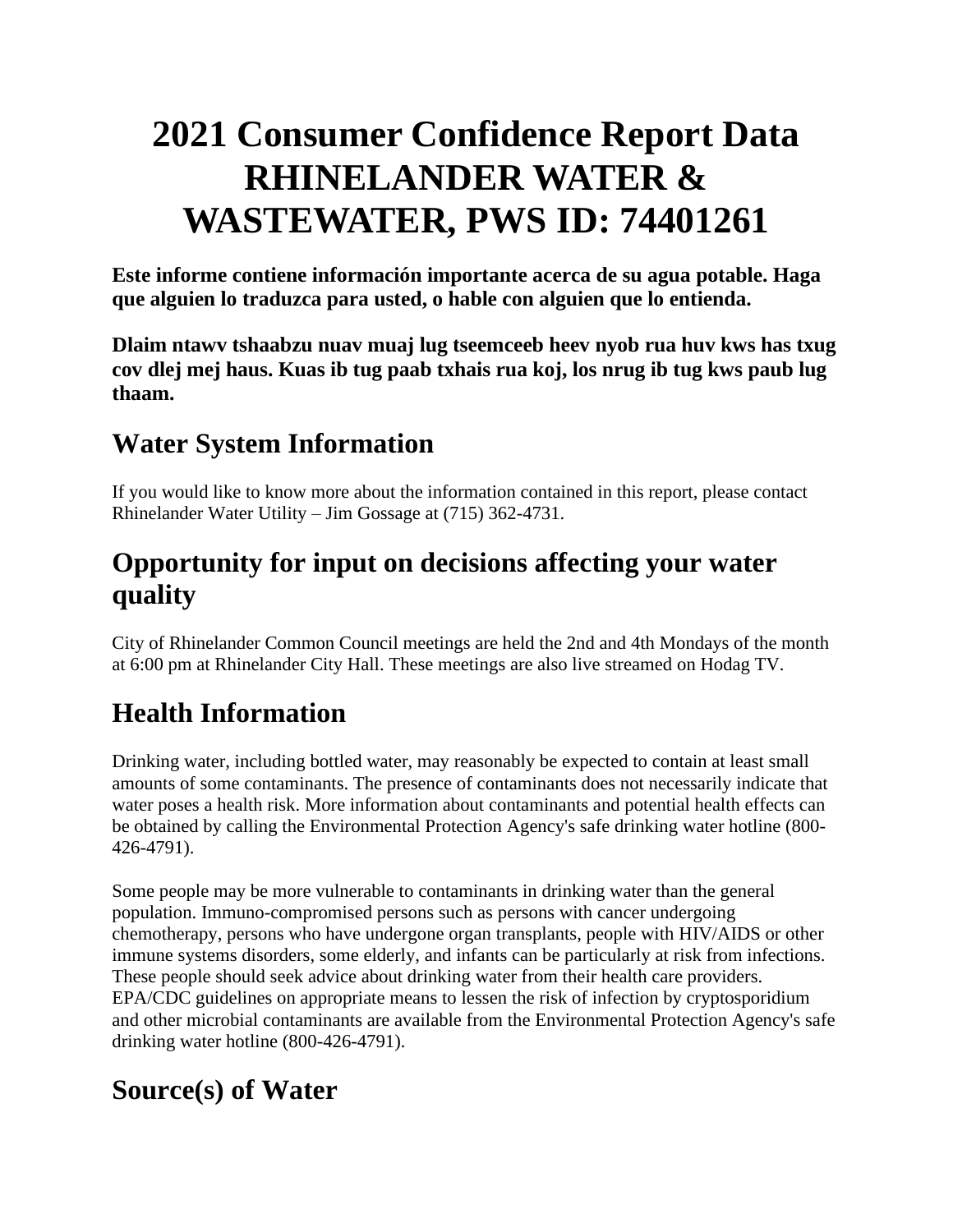| Source ID Source |                             | <b>Depth (in feet) Status</b> |        |
|------------------|-----------------------------|-------------------------------|--------|
|                  | Groundwater <sup>180</sup>  |                               | Active |
| 5                | Groundwater 68              |                               | Active |
| 6                | Groundwater <sup>[91]</sup> |                               | Active |
|                  | Groundwater <sup>88</sup>   |                               | Active |
|                  | Groundwater 88              |                               | Active |

To obtain a summary of the source water assessment please contact, Rhinelander Water Utility – Jim Gossage at (715) 362-4731.

### **Educational Information**

The sources of drinking water, both tap water and bottled water, include rivers, lakes, streams, ponds, reservoirs, springs and wells. As water travels over the surface of the land or through the ground, it dissolves naturally occurring minerals and, in some cases, radioactive material, and can pick up substances resulting from the presence of animals or from human activity.

Contaminants that may be present in source water include:

- Microbial contaminants, such as viruses and bacteria, which may come from sewage treatment plants, septic systems, agricultural livestock operations and wildlife.
- Inorganic contaminants, such as salts and metals, which can be naturally- occurring or result from urban stormwater runoff, industrial or domestic wastewater discharges, oil and gas production, mining or farming.
- Pesticides and herbicides, which may come from a variety of sources such as agriculture, urban stormwater runoff and residential uses.
- Organic chemical contaminants, including synthetic and volatile organic chemicals, which are by-products of industrial processes and petroleum production, and can also come from gas stations, urban stormwater runoff and septic systems.
- Radioactive contaminants, which can be naturally occurring or be the result of oil and gas production and mining activities.

In order to ensure that tap water is safe to drink, EPA prescribes regulations that limit the amount of certain contaminants in water provided by public water systems. FDA regulations establish limits for contaminants in bottled water, which shall provide the same protection for public health.

### **Definitions**

#### **Term Definition**

AL Action Level: The concentration of a contaminant which, if exceeded, triggers treatment or other requirements which a water system must follow.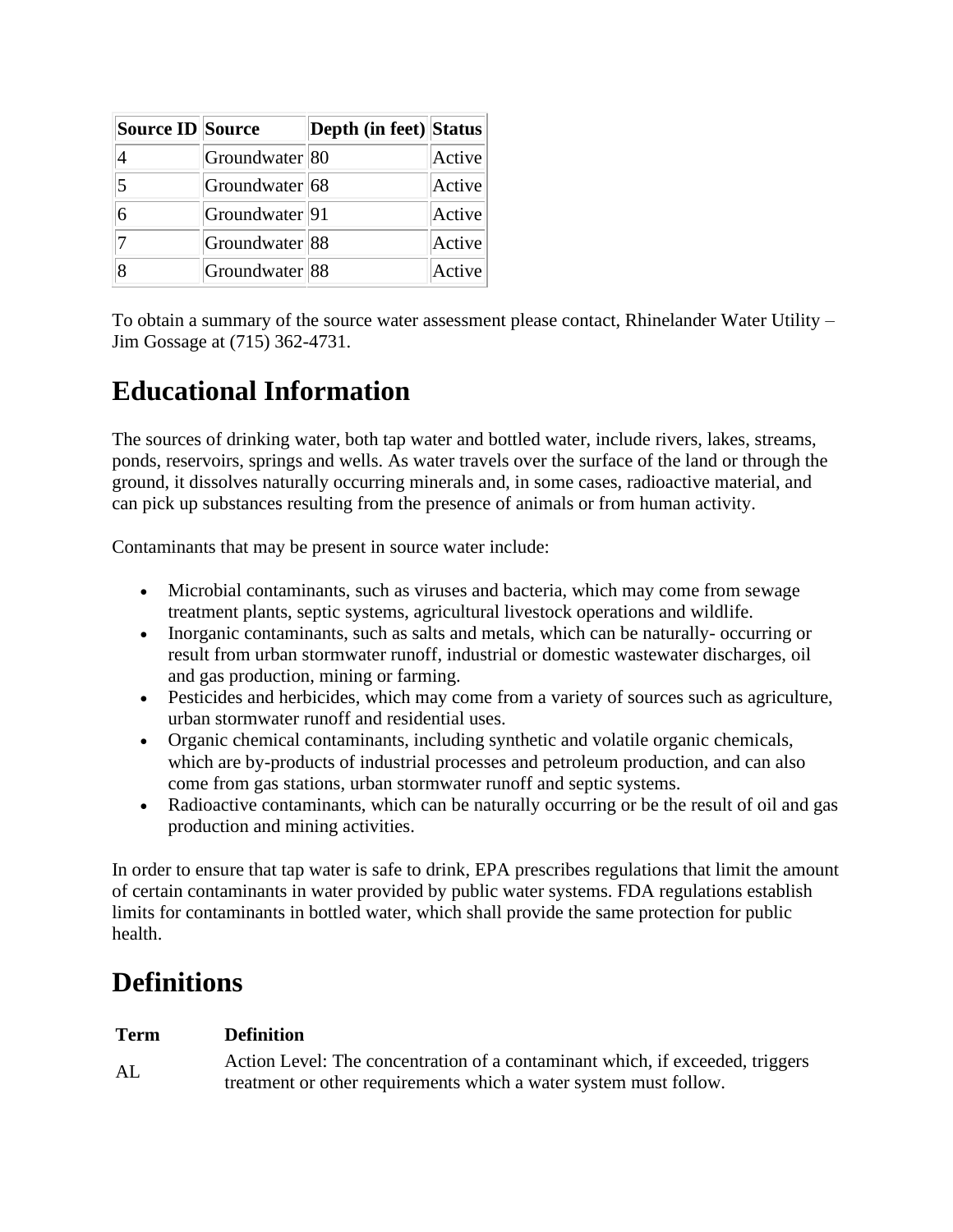| <b>Term</b>           | <b>Definition</b>                                                                                                                                                                                                                                                                   |
|-----------------------|-------------------------------------------------------------------------------------------------------------------------------------------------------------------------------------------------------------------------------------------------------------------------------------|
| <b>HAL</b>            | Health Advisory Level: The concentration of a contaminant which, if exceeded,<br>poses a health risk and may require a system to post a public notice.                                                                                                                              |
| Level 1<br>Assessment | A Level 1 assessment is a study of the water system to identify potential<br>problems and determine, if possible, why total coliform bacteria have been found<br>in our water system.                                                                                               |
| Level 2<br>Assessment | A Level 2 assessment is a very detailed study of the water system to identify<br>potential problems and determine, if possible, why an E. coli MCL violation has<br>occurred or why total coliform bacteria have been found in our water system, or<br>both, on multiple occasions. |
| <b>MCL</b>            | Maximum Contaminant Level: The highest level of a contaminant that is allowed<br>in drinking water. MCLs are set as close to the MCLGs as feasible using the best<br>available treatment technology.                                                                                |
| <b>MCLG</b>           | Maximum Contaminant Level Goal: The level of a contaminant in drinking water<br>below which there is no known or expected risk to health. MCLGs allow for a<br>margin of safety.                                                                                                    |
| <b>MFL</b>            | million fibers per liter                                                                                                                                                                                                                                                            |
| <b>MRDL</b>           | Maximum residual disinfectant level: The highest level of a disinfectant allowed<br>in drinking water. There is convincing evidence that addition of a disinfectant is<br>necessary for control of microbial contaminants.                                                          |
| <b>MRDLG</b>          | Maximum residual disinfectant level goal: The level of a drinking water<br>disinfectant below which there is no known or expected risk to health. MRDLGs<br>do not reflect the benefits of the use of disinfectants to control microbial<br>contaminants.                           |
| mrem/year             | millirems per year (a measure of radiation absorbed by the body)                                                                                                                                                                                                                    |
| <b>NTU</b>            | Nephelometric Turbidity Units                                                                                                                                                                                                                                                       |
| pCi/l                 | picocuries per liter (a measure of radioactivity)                                                                                                                                                                                                                                   |
| ppm                   | parts per million, or milligrams per liter (mg/l)                                                                                                                                                                                                                                   |
| ppb                   | parts per billion, or micrograms per liter (ug/l)                                                                                                                                                                                                                                   |
| ppt                   | parts per trillion, or nanograms per liter                                                                                                                                                                                                                                          |
| ppq                   | parts per quadrillion, or picograms per liter                                                                                                                                                                                                                                       |
| <b>SMCL</b>           | Secondary drinking water standards or Secondary Maximum Contaminant Levels<br>for contaminants that affect taste, odor, or appearance of the drinking water. The<br>SMCLs do not represent health standards.                                                                        |
| <b>TCR</b>            | <b>Total Coliform Rule</b>                                                                                                                                                                                                                                                          |
| TT                    | Treatment Technique: A required process intended to reduce the level of a<br>contaminant in drinking water.                                                                                                                                                                         |

### **Detected Contaminants**

Your water was tested for many contaminants last year. We are allowed to monitor for some contaminants less frequently than once a year. The following tables list only those contaminants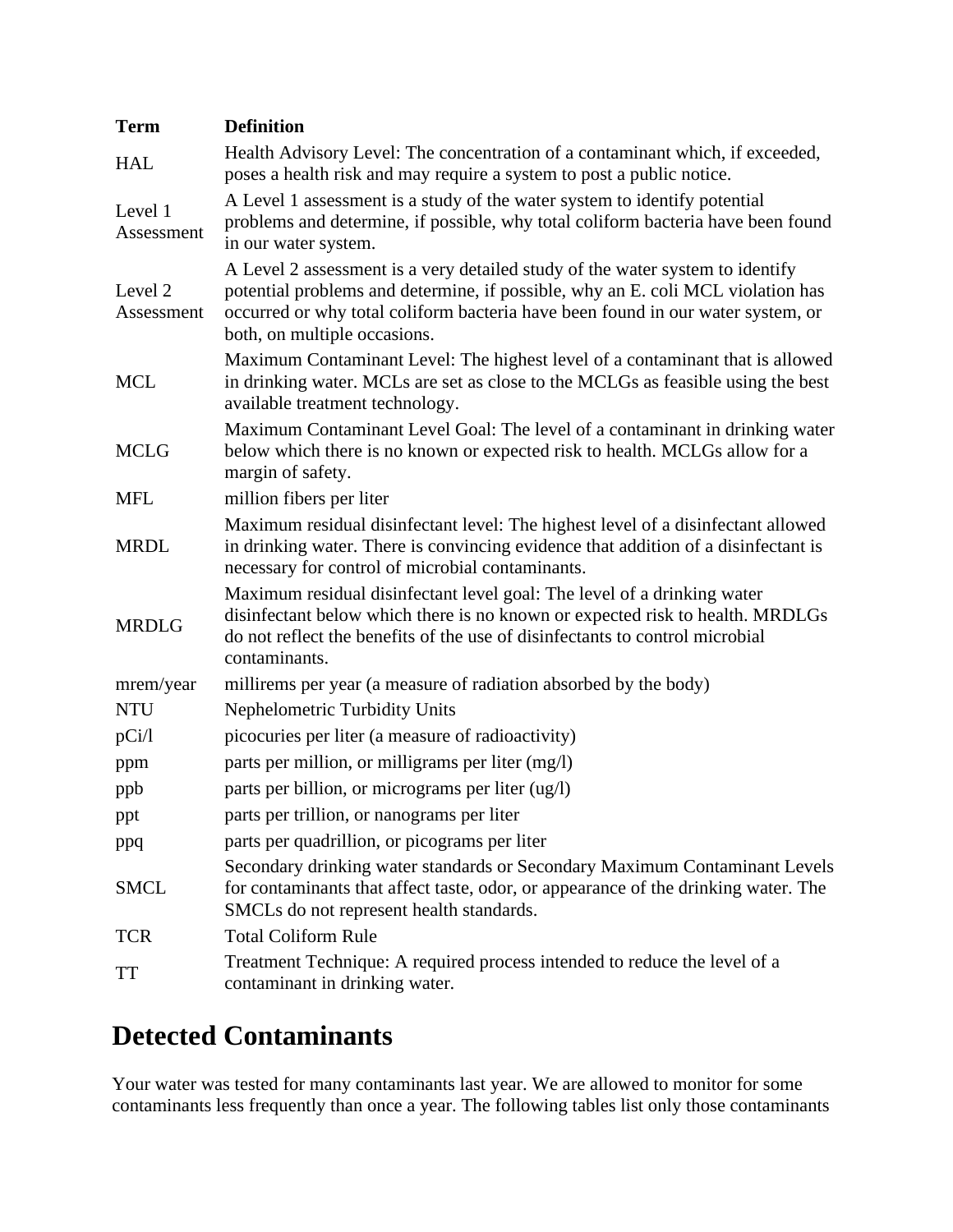which were detected in your water. If a contaminant was detected last year, it will appear in the following tables without a sample date. If the contaminant was not monitored last year, but was detected within the last 5 years, it will appear in the tables below along with the sample date.

#### **Disinfection Byproducts**

| <b>Contaminant</b><br>(units) |          | Site MCL MCLG | Level<br>Found | Range | <b>Sample</b><br>Date (if<br>prior to<br>$ 2021\rangle$ | <b>Violation</b>       | <b>Typical Source of</b><br><b>Contaminant</b>     |
|-------------------------------|----------|---------------|----------------|-------|---------------------------------------------------------|------------------------|----------------------------------------------------|
| HAA5 (ppb)                    | $D-3 60$ | 60            | 29             | 29    |                                                         | No                     | By-product of<br>drinking water<br>chlorination    |
| TTHM (ppb)                    | $D-3 80$ | $ 0\rangle$   | 21.2           | 21.2  |                                                         | No                     | By-product of<br>drinking water<br>chlorination    |
| HAA5 (ppb)                    | $D-7 60$ | 60            | 28             | 28    |                                                         | $\overline{\text{No}}$ | $By$ -product of<br>drinking water<br>chlorination |
| TTHM (ppb)                    | $D-7 80$ | $ 0\rangle$   | 19.0           | 19.0  |                                                         | No                     | By-product of<br>drinking water<br>chlorination    |

#### **Inorganic Contaminants**

| <b>Contaminant</b><br>(units)    |                | Site MCL MCLG | <b>Level</b><br>Found | Range               | <b>Sample</b><br>Date (if<br>prior to<br>2021) | <b>Violation</b>       | <b>Typical Source of</b><br><b>Contaminant</b>                                                                        |
|----------------------------------|----------------|---------------|-----------------------|---------------------|------------------------------------------------|------------------------|-----------------------------------------------------------------------------------------------------------------------|
| <b>ARSENIC</b><br>$\phi$         | 10             | n/a           | $\vert 0 \vert$       | $ 0 - 0 $           | 9/1/2020                                       | $\overline{\text{No}}$ | Erosion of natural<br>deposits; Runoff<br>from orchards;<br>Runoff from glass<br>and electronics<br>production wastes |
| <b>BARIUM</b><br>$\gamma$ (ppm)  | $\overline{2}$ | 2             | 0.170                 | $ 0.026 -$<br>0.170 | 9/1/2020                                       | $\overline{\text{No}}$ | Discharge of drilling<br>wastes; Discharge<br>from metal<br>refineries; Erosion<br>of natural deposits                |
| <b>CHROMIUM</b><br>$\vert$ (ppb) | 100            | 100           | 6                     | $ 0 - 6 $           | 9/1/2020                                       | $\overline{\text{No}}$ | Discharge from steel<br>and pulp mills;                                                                               |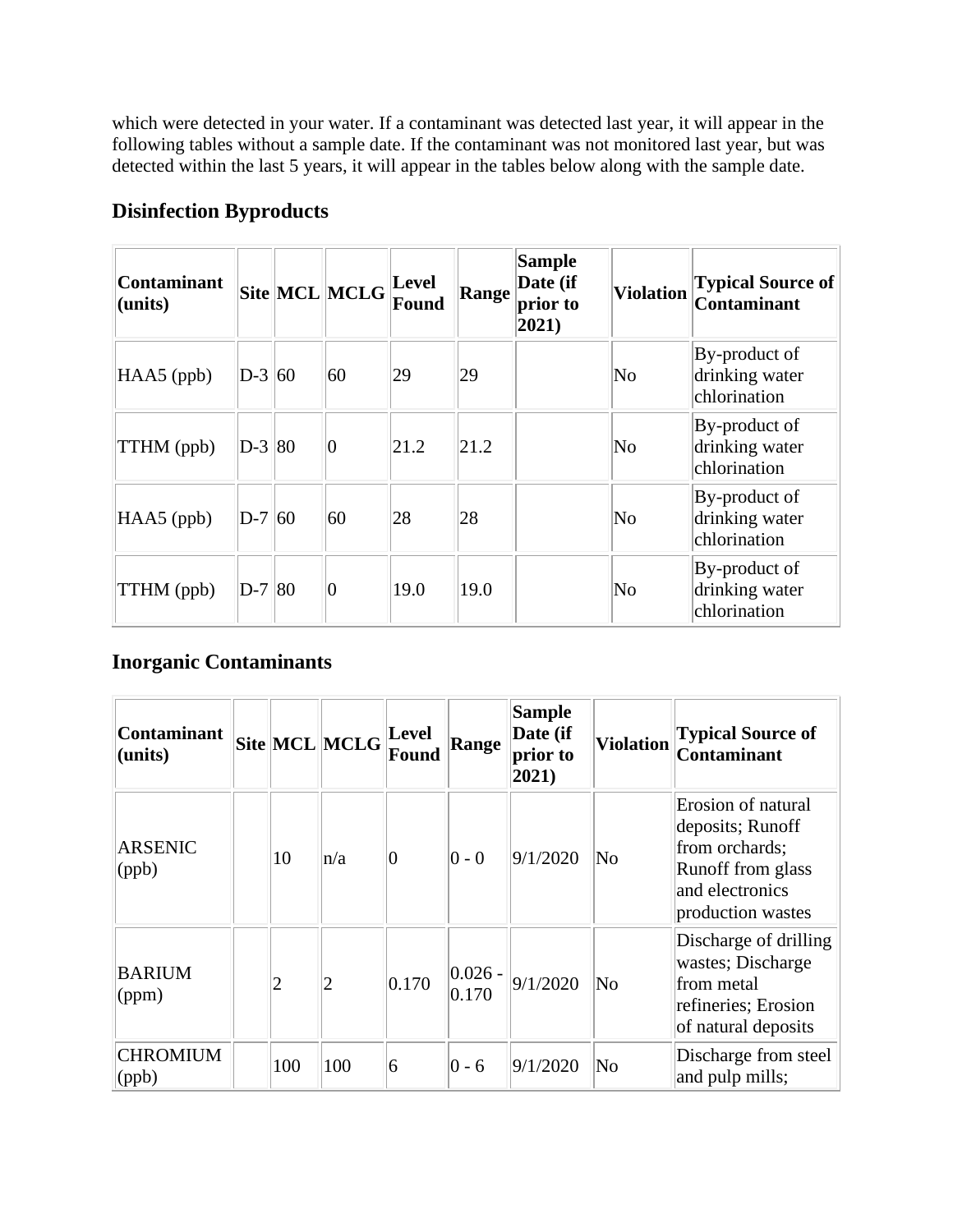| <b>Contaminant</b><br>(units)        |                | Site MCL MCLG  | <b>Level</b><br><b>Found</b> | Range             | <b>Sample</b><br>Date (if<br>prior to<br>2021) | <b>Violation</b>       | <b>Typical Source of</b><br><b>Contaminant</b>                                                                                                                  |
|--------------------------------------|----------------|----------------|------------------------------|-------------------|------------------------------------------------|------------------------|-----------------------------------------------------------------------------------------------------------------------------------------------------------------|
|                                      |                |                |                              |                   |                                                |                        | Erosion of natural<br>deposits                                                                                                                                  |
| <b>FLUORIDE</b><br>(ppm)             | 4              | $\vert 4$      | 0.5                          | $0.1 -$<br>0.5    | 9/1/2020                                       | $\overline{\text{No}}$ | Erosion of natural<br>deposits; Water<br>additive which<br>promotes strong<br>teeth; Discharge<br>from fertilizer and<br>aluminum factories                     |
| <b>MERCURY</b><br>(ppb)              | $\overline{2}$ | $\overline{c}$ | 0.0                          | $0.0 -$<br>0.0    | 9/1/2020                                       | $\overline{\text{No}}$ | Erosion of natural<br>deposits; Discharge<br>from refineries and<br>factories; Runoff<br>from landfills;<br><b>Runoff</b> from<br>cropland                      |
| <b>NICKEL</b><br>(ppb)               | 100            |                | 3.1000                       | 0.0000<br>3.1000  | 9/1/2020                                       | $\overline{\text{No}}$ | Nickel occurs<br>naturally in soils,<br>ground water and<br>surface waters and is<br>often used in<br>electroplating,<br>stainless steel and<br>alloy products. |
| <b>NITRATE</b><br>$(NO3-N)$<br>(ppm) | 10             | 10             | 0.94                         | $0.50 -$<br>0.94  |                                                | No                     | <b>Runoff from</b><br>fertilizer use;<br>Leaching from<br>septic tanks, sewage;<br>Erosion of natural<br>deposits                                               |
| <b>SODIUM</b><br>$\gamma$ (ppm)      | n/a            | n/a            | 40.00                        | $3.40 -$<br>40.00 | 9/1/2020                                       | No                     | n/a                                                                                                                                                             |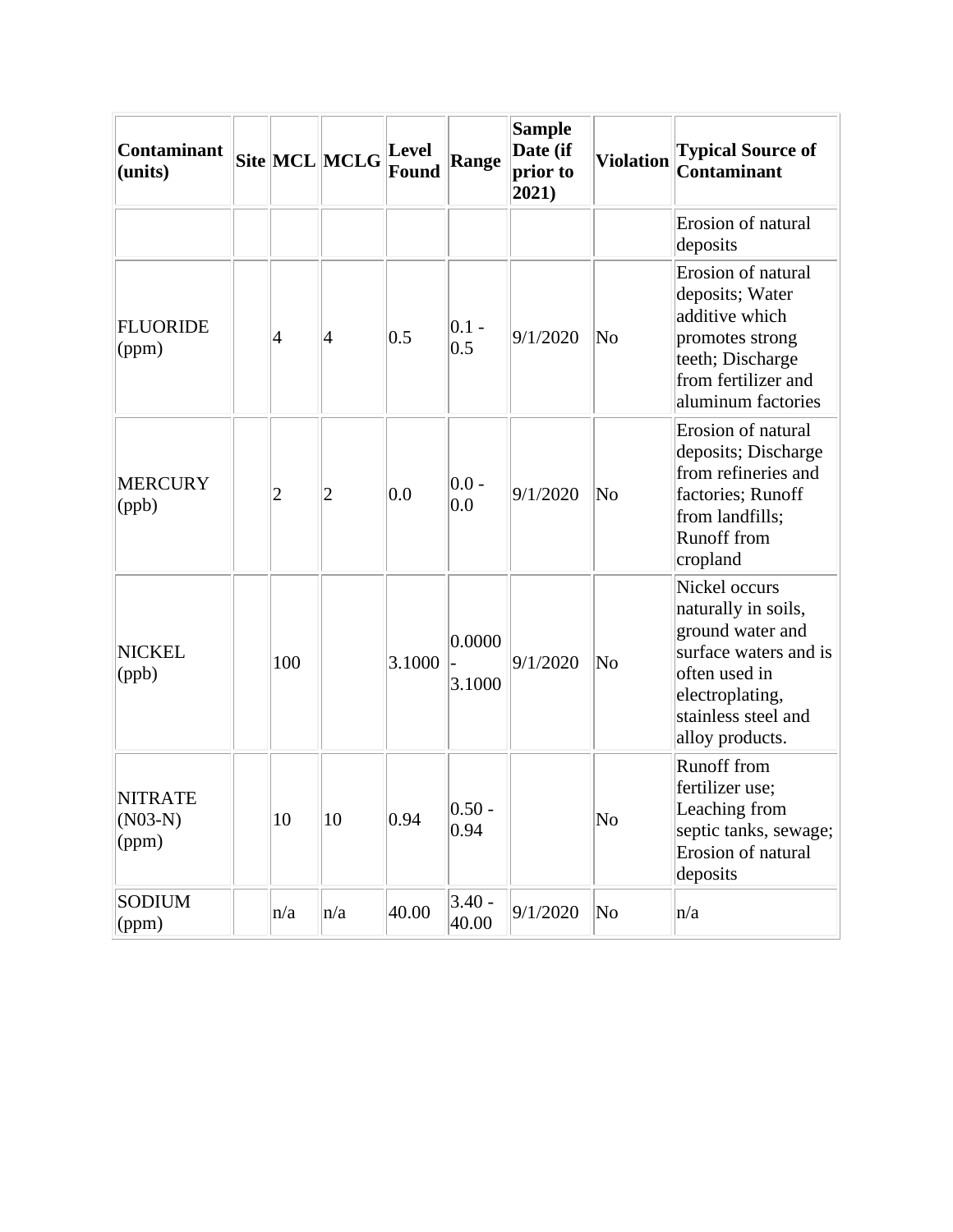| <b>Contaminant</b> Action<br>(units) | <b>Level</b>   | MCLG | 90th<br><b>Percentile</b> $\#$ of<br>Level<br><b>Found</b> | <b>Results</b>                                                              | <b>Sample</b><br>Date (if<br>prior to<br>$ 2021\rangle$ | <b>Violation</b> | <b>Typical Source</b><br>of Contaminant                                                                                        |
|--------------------------------------|----------------|------|------------------------------------------------------------|-----------------------------------------------------------------------------|---------------------------------------------------------|------------------|--------------------------------------------------------------------------------------------------------------------------------|
| <b>COPPER</b><br>(ppm)               | $AL=1.3$   1.3 |      | 0.4900                                                     | $\vert 0$ of 20<br>results<br>were<br>above<br>the<br>action<br>level.      | 9/23/2020                                               | No               | Corrosion of<br>household<br>plumbing<br>systems; Erosion<br>of natural<br>deposits;<br>Leaching from<br>wood<br>preservatives |
| $LEAD$ (ppb)                         | $AL=15$        | Ю    | 1.50                                                       | $\overline{0}$ of 20<br>results<br>were<br>above<br>the<br>action<br>level. | 9/23/2020                                               | No               | Corrosion of<br>household<br>plumbing<br>systems; Erosion<br>of natural<br>deposits                                            |

#### **Radioactive Contaminants**

| <b>Contaminant</b><br>(units)                              |         | Site MCL MCLG | Level<br>Found | <b>Range</b>     | <b>Sample</b><br>Date (if<br>prior to<br>$ 2021\rangle$ | Violation of           | <b>Typical Source</b><br>Contaminant |
|------------------------------------------------------------|---------|---------------|----------------|------------------|---------------------------------------------------------|------------------------|--------------------------------------|
| <b>GROSS</b><br>ALPHA, EXCL.<br>$\mathbb{R}$ & U (pCi/l)   | 15      | Ю             | 2.6            | $ 0.0 -$<br> 2.6 | 9/1/2020                                                | $\overline{\text{No}}$ | Erosion of<br>natural deposits       |
| <b>GROSS</b><br>ALPHA, INCL.<br>$\mathbb{R}$ & U (n/a)     | $\ln/a$ | $\ln/a$       | 0.5            | $ 0.0 -$<br> 0.5 | 6/9/2020                                                | $\overline{\text{No}}$ | Erosion of<br>natural deposits       |
| <b>COMBINED</b><br><b>URANIUM</b><br>$\log$ <sup>1</sup> ) | 30      | 10            | 0.4            | $ 0.0 -$<br>0.4  | 9/1/2020                                                | $\overline{\text{No}}$ | Erosion of<br>natural deposits       |

### **Synthetic Organic Contaminants including Pesticides and Herbicides**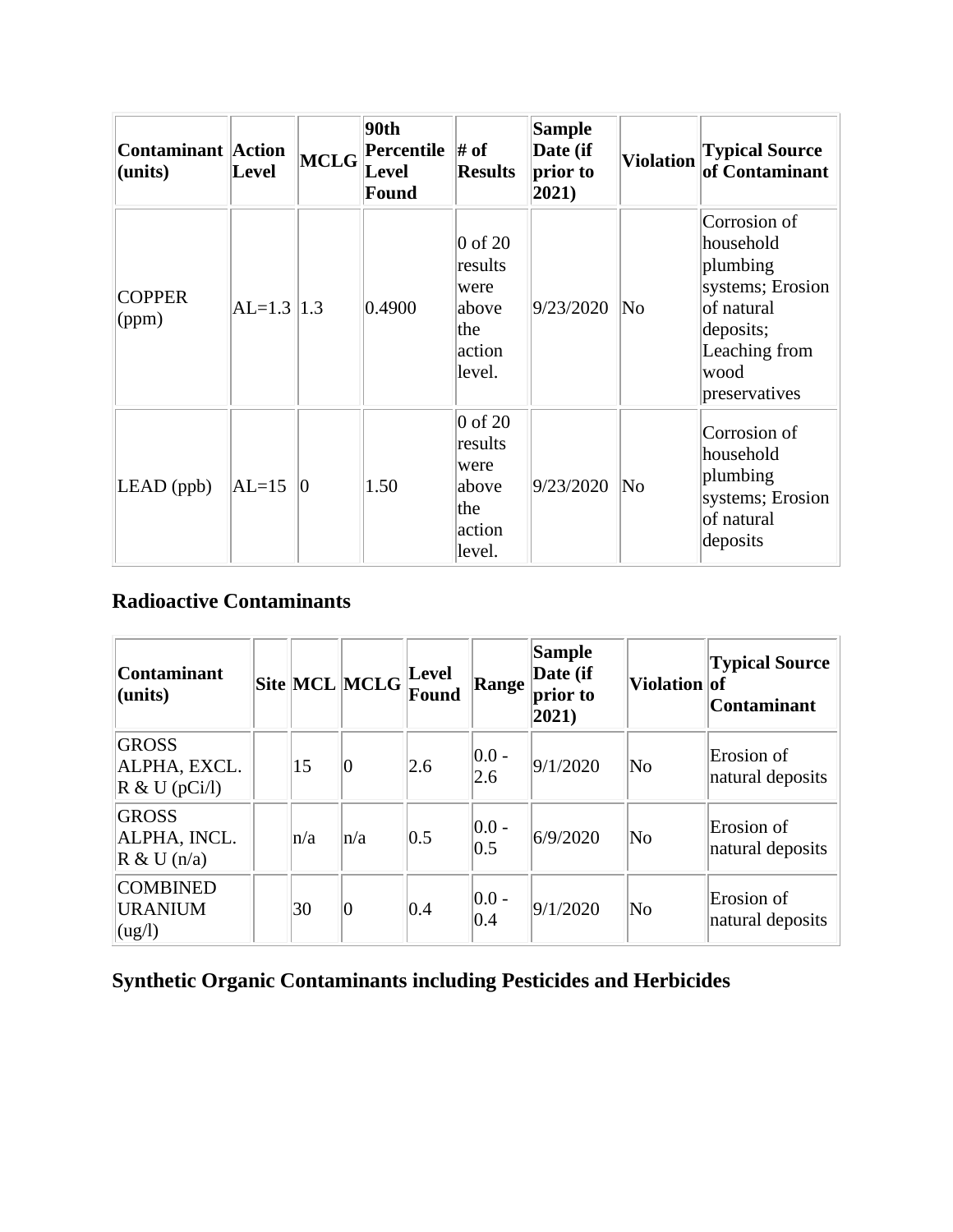| Contaminant (units)                               |     | $\ $ Site $\ $ MCL $\ $ MCLG $\ $ r $\frac{$ Level | Found         | <b>Range</b>     | <b>Sample</b><br>Date (if<br>prior to<br>$ 2021\rangle$ |    | <b>Typical</b><br><b>Violation Source of</b><br>Contamina |
|---------------------------------------------------|-----|----------------------------------------------------|---------------|------------------|---------------------------------------------------------|----|-----------------------------------------------------------|
| DI(2-ETHYLHEXYL) ADIPATE (ppb)                    | 400 | 400                                                | $ 0.9\rangle$ | $ 0.9\rangle$    | $4/29/2020$ No                                          |    | Discharge<br>from<br>chemical<br>factories                |
| <b>HEXACHLOROCYCLOPENTADIENE</b><br>$\vert$ (ppb) | 50  | 50                                                 | 0.0           | $ 0.0 -$<br> 0.0 | 9/1/2020                                                | No | Discharge<br>from<br>chemical<br>factories                |

#### **Contaminants with a Health Advisory Level or a Secondary Maximum Contaminant Level**

The following tables list contaminants which were detected in your water and that have either a Health Advisory Level (HAL) or a Secondary Maximum Contaminant Level (SMCL), or both. There are no violations for detections of contaminants that exceed Health Advisory Levels, Groundwater Standards or Secondary Maximum Contaminant Levels. Secondary Maximum Contaminant Levels are levels that do not present health concerns but may pose aesthetic problems such as objectionable taste, odor, or color. Health Advisory Levels are levels at which concentrations of the contaminant present a health risk.

| <b>Contaminant</b><br>(units) | <b>Site</b> | <b>SMCL</b><br>(ppm) | HAL<br>(ppm)  | Level<br>Found | Range              | <b>Sample Date</b><br>$\left  \text{ (if prior to }\right.$<br>$ 2021\rangle$ | <b>Typical Source of</b><br><b>Contaminant</b>                          |
|-------------------------------|-------------|----------------------|---------------|----------------|--------------------|-------------------------------------------------------------------------------|-------------------------------------------------------------------------|
| <b>ALUMINUM</b><br>(ppm)      |             | 0.05                 | 0.2           | 0.01           | $ 0.00 -$<br> 0.01 | 5/24/2017                                                                     | Runoff/leaching from<br>natural deposits                                |
| <b>CHLORIDE</b><br>(ppm)      |             | 250                  |               | 57.00          | $ 0.00 -$<br>57.00 | 5/24/2017                                                                     | Runoff/leaching from<br>natural deposits, road<br>salt, water softeners |
| IRON (ppm)                    |             | 0.3                  |               | 0.01           | $ 0.00 -$<br>0.01  | 5/24/2017                                                                     | Runoff/leaching from<br>natural deposits,<br>industrial wastes          |
| <b>MANGANESE</b><br>(ppm)     |             | 0.05                 | $ 0.3\rangle$ | 0.14           | $ 0.00 -$<br> 0.14 | 5/24/2017                                                                     | Leaching from natural<br>deposits                                       |
| SILVER (ppm)                  |             | 0.1                  | 0.05          | 0.00           | $ 0.00 -$<br>0.00  | 5/23/2017                                                                     | Runoff from industrial<br>wastes                                        |
| ZINC (ppm)                    |             | 5                    |               | 0.06           | $ 0.01 -$<br>0.06  | 5/24/2017                                                                     | Runoff/leaching from<br>natural deposits,<br>industrial wastes          |